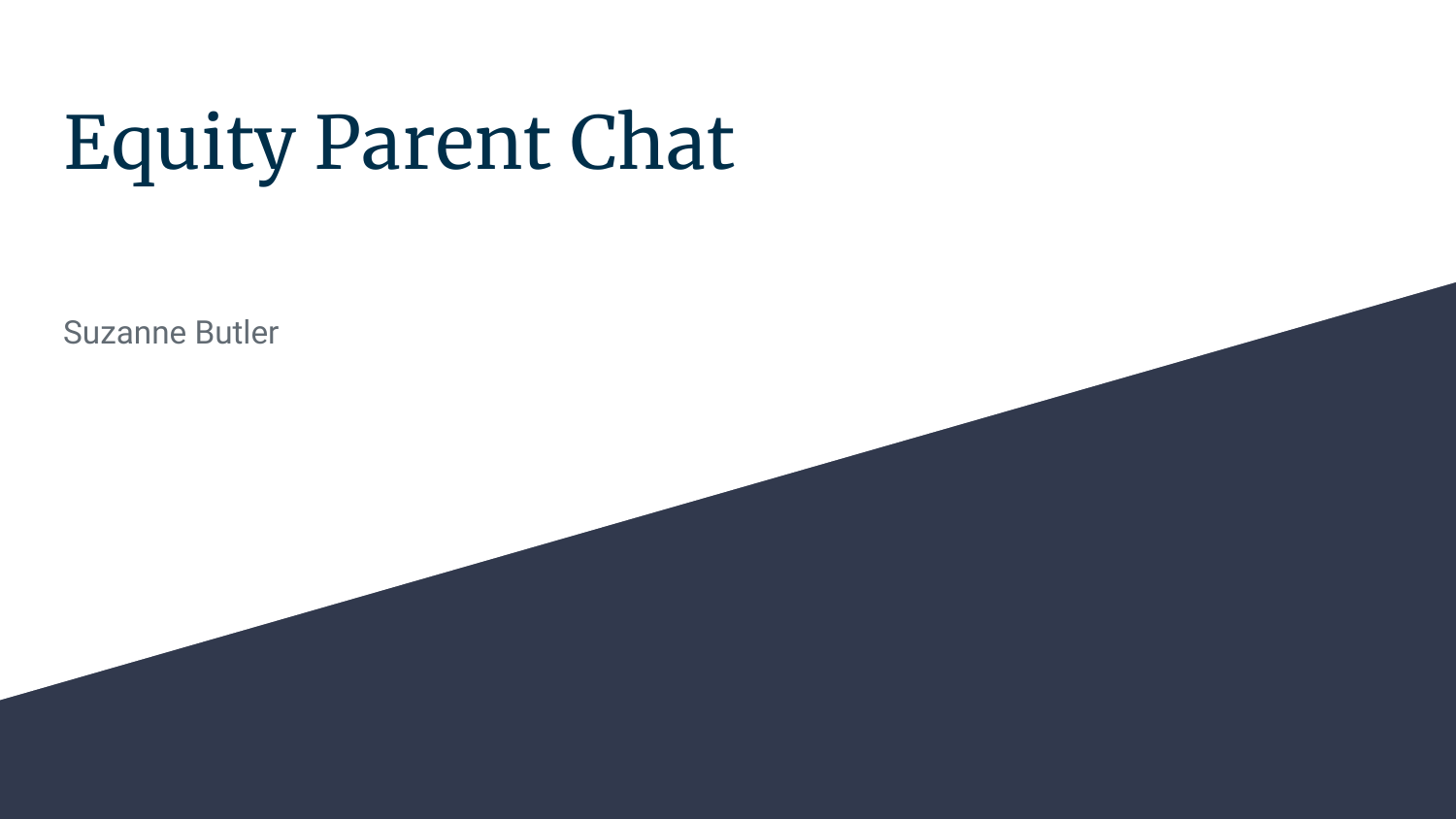• Overview of APS Equity ● VA Social Studies Curriculum ● Racial Identity Development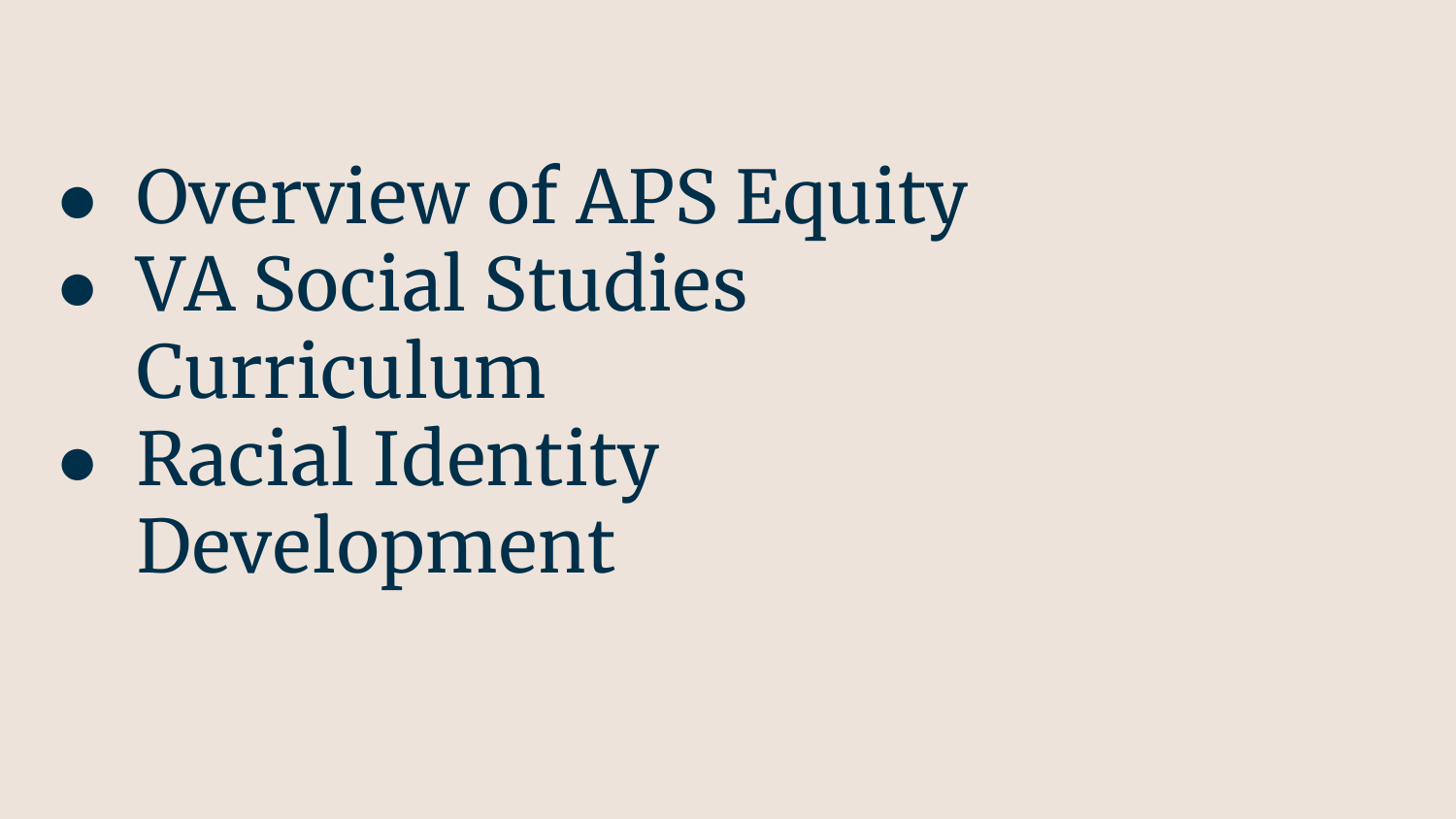# What does equity mean?

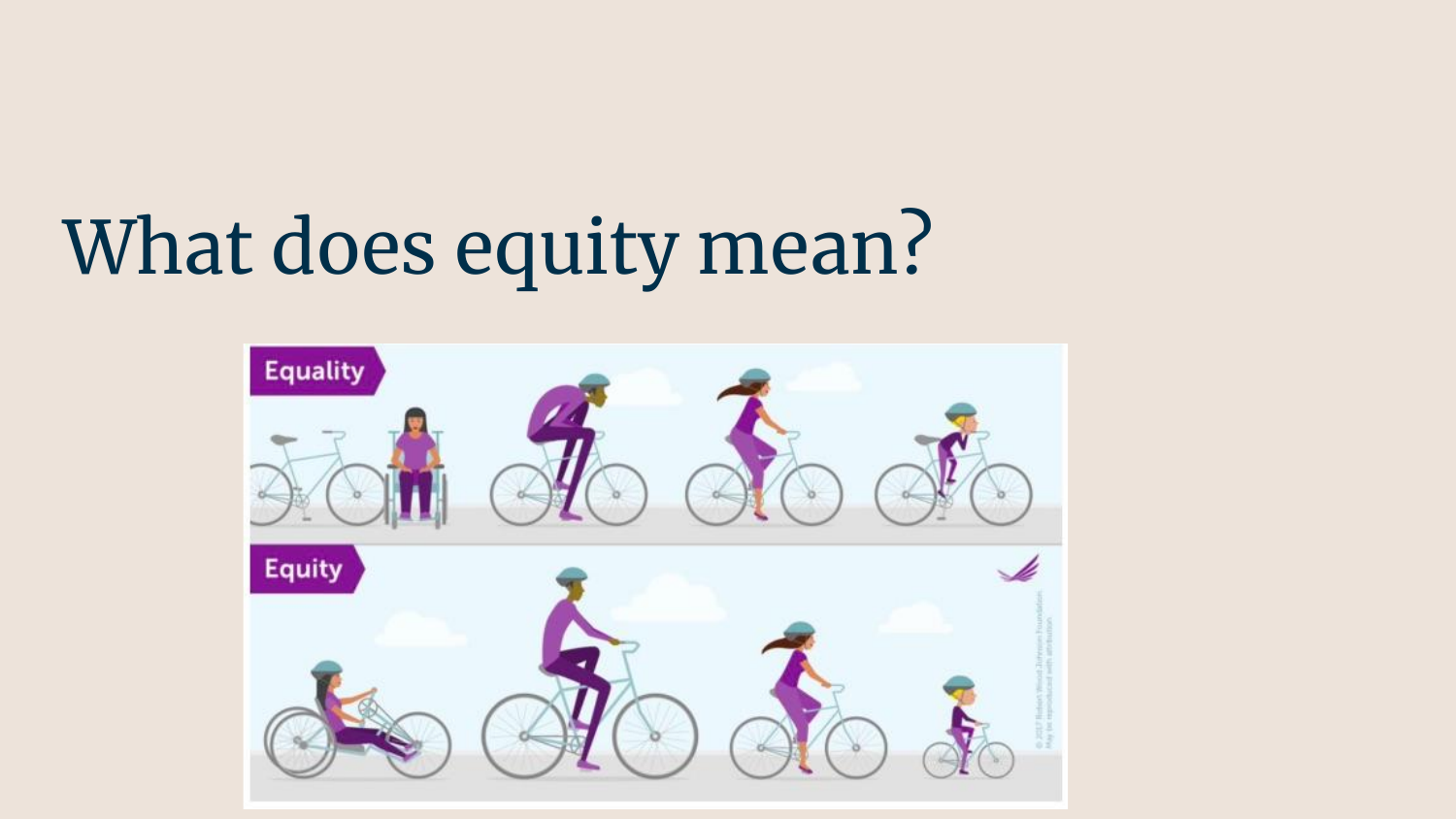







Diversity is excellence!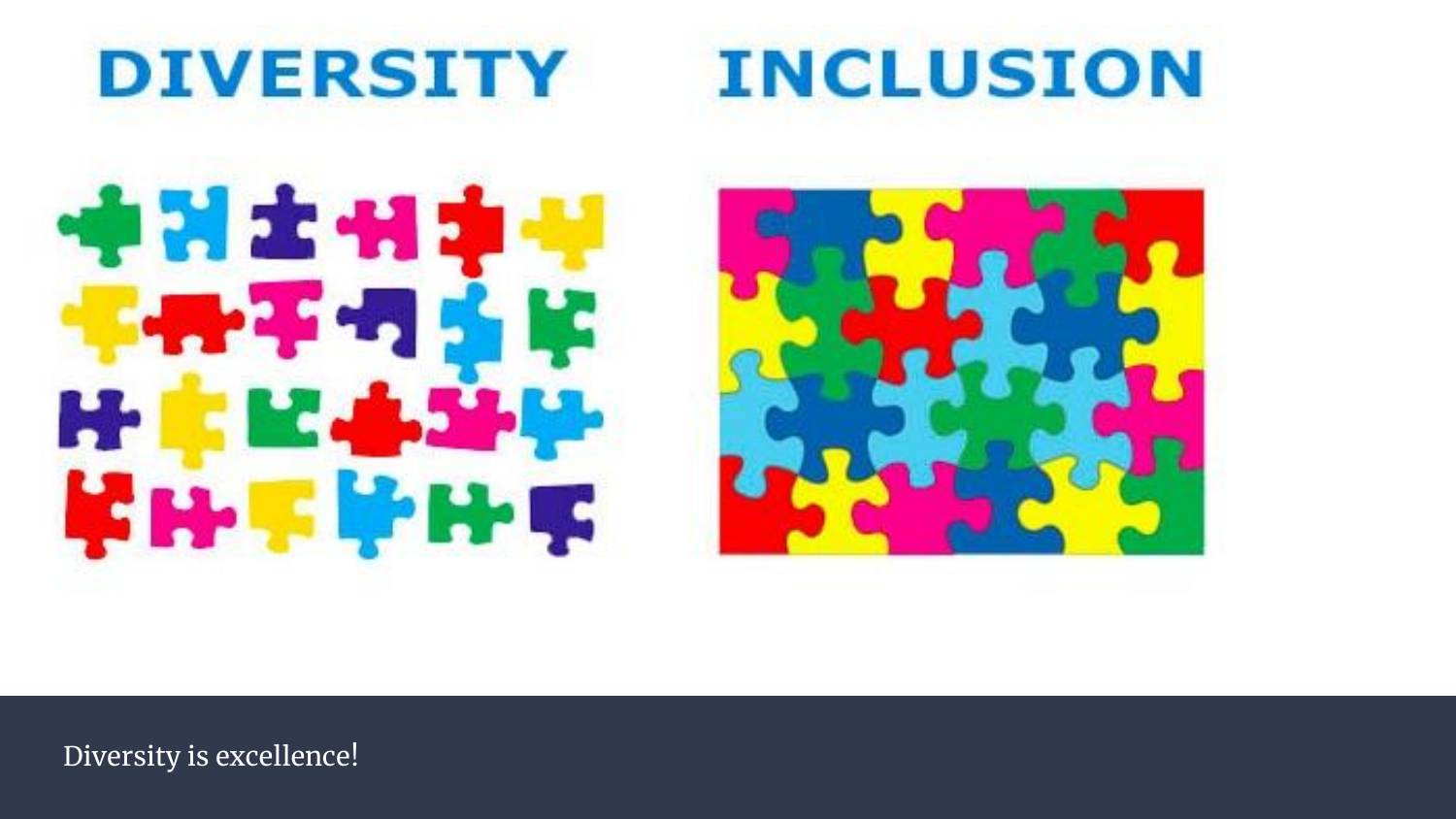

Equity is knowing each student by name and by need. - Dr. Duran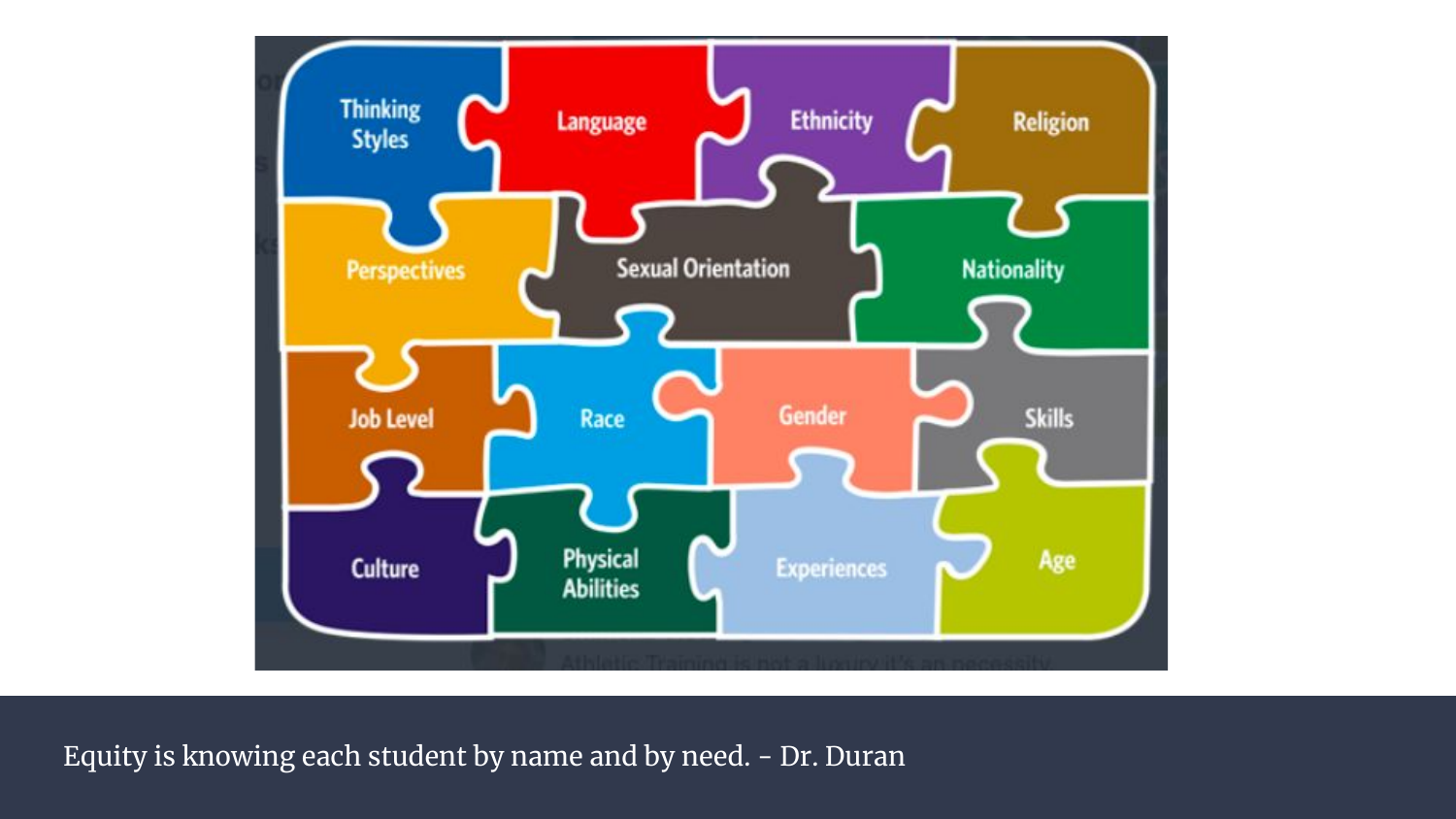## Defining Equity

"Eliminate opportunity gaps and achieve excellence by providing access to schools, and learning opportunities according to each student's unique needs" APS Strategic Plan

- In December 2019, APS hired its first Chief Diversity, Equity, and Inclusion Officer (CDEIO)
	- Systemwide equity implementation: Equity Teams

#### [APS Equity Policy](https://www.apsva.us/diversity-equity-inclusion/)

- Recently approved, August 2020
- Governance Practices equity assessment
- *- Educational Equity Practices: Resource Allocations, Curriculum Practices, Inclusion Resources, Student Support Practices, Instructional Practices, Digital Learning Practices*
- Workforce Practices
- Operationational Practices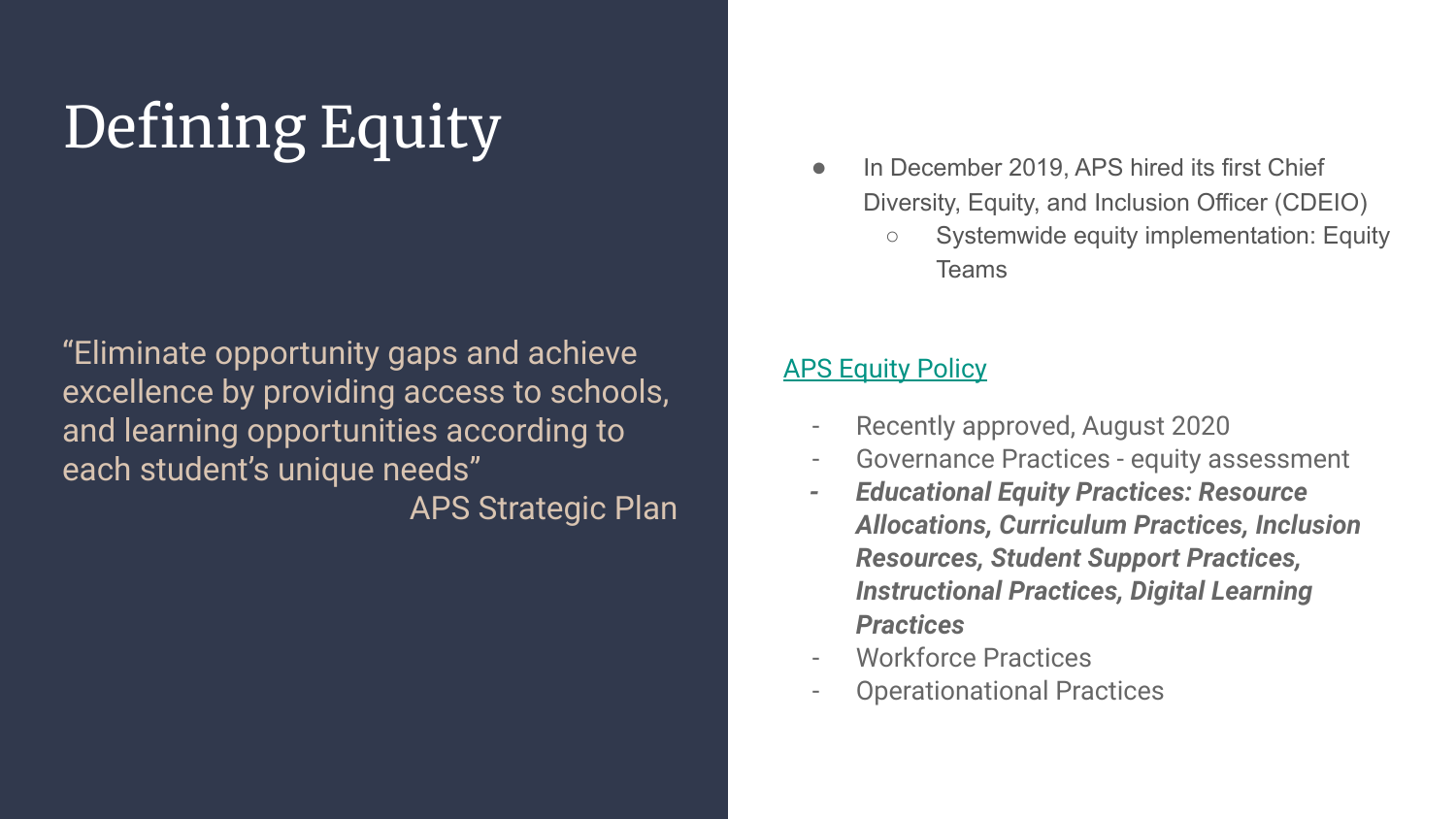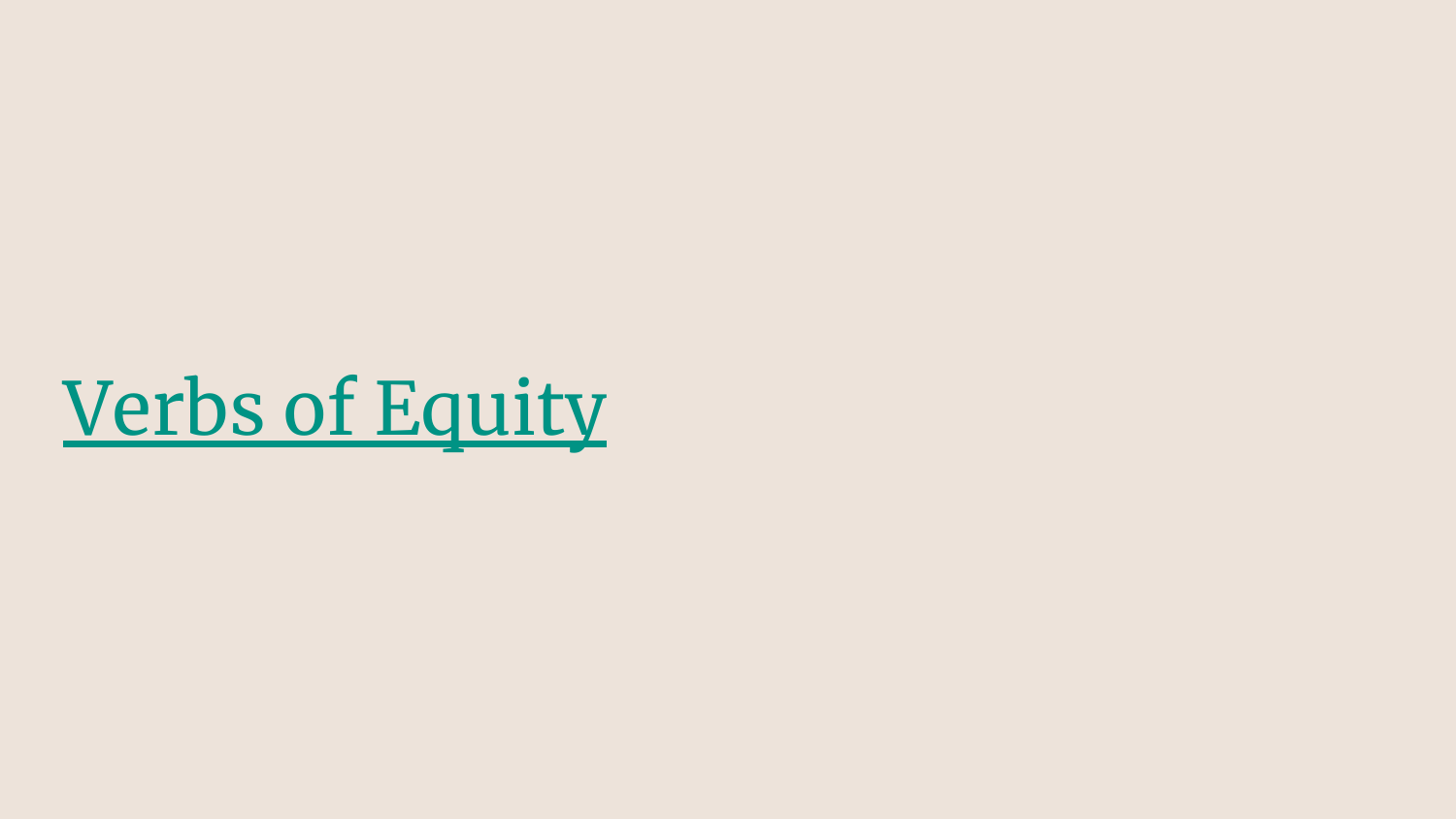### OMA Evolves into **OEE**

#### Office of Minority Achievement (OMA) formed in 1994

- Support historically marginalized students
	- SAT prep
	- Field trips to colleges
	- **Scholarships**
	- Color of Leadership conferences
	- Advocating for access to academic rigor

#### **[Office of Equity and Excellence](https://www.apsva.us/equity-and-excellence/) formed in 2017**

- Continue to support historically marginalized students
	- George Mason Early Identification Program for first-generation college students
	- MSAN Social Justice Collaborative
- Support faculty in professional development
	- Curriculum
	- **Equity Team**

EECs are at each middle and high school in APS.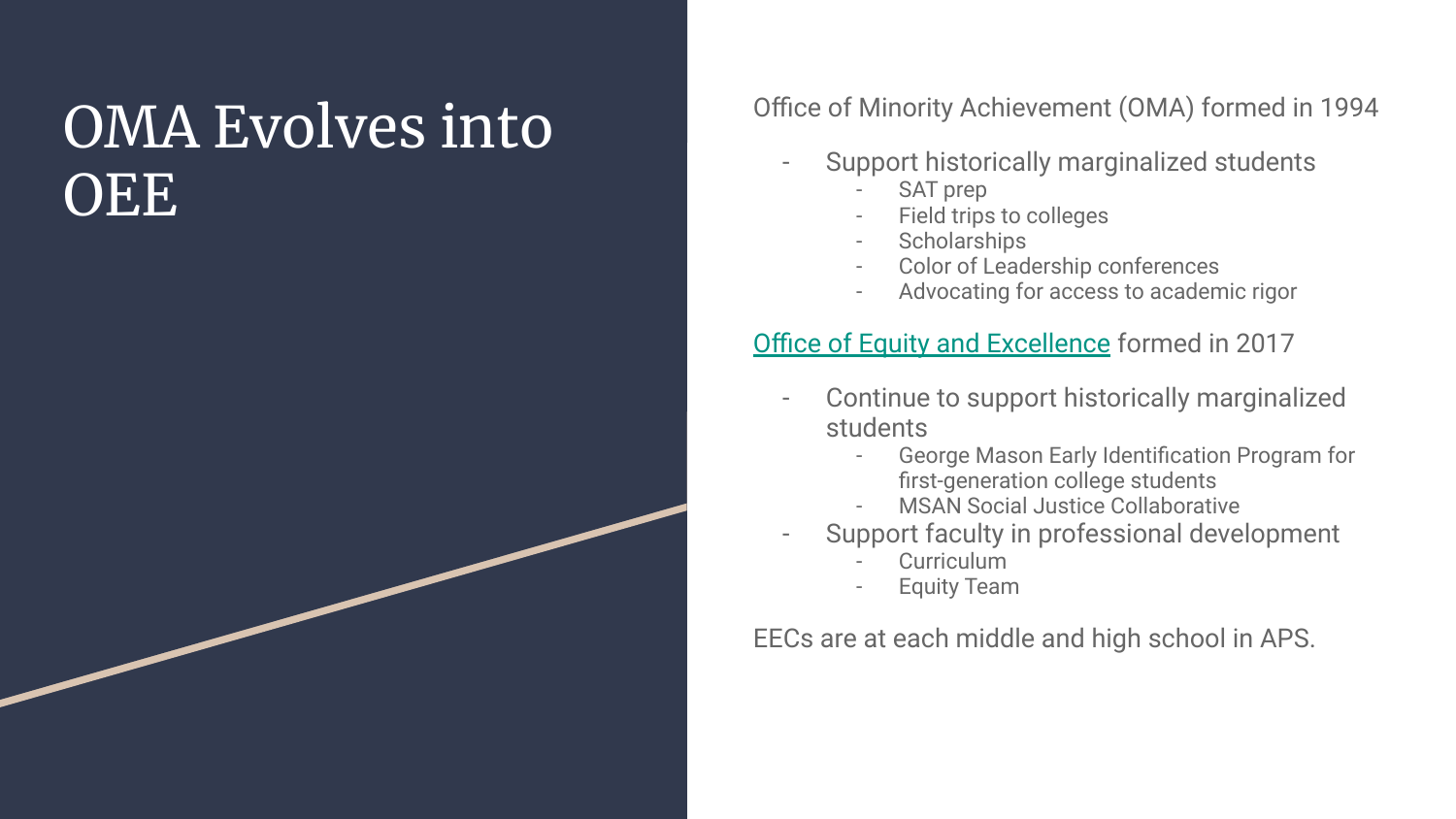## Think back to your middle school Social Studies classes.

## What Black history do you remember learning about?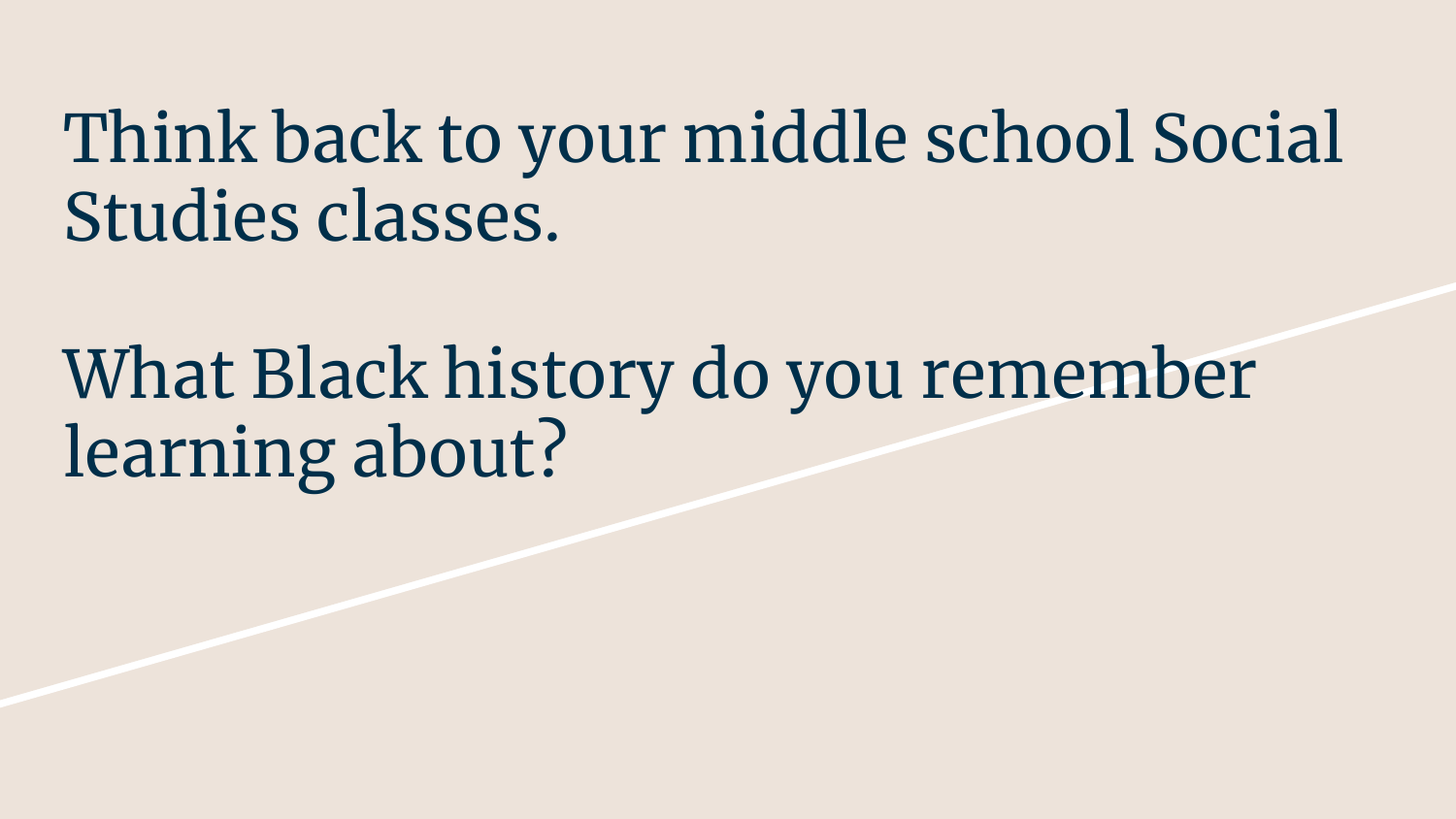## Black history is American history!

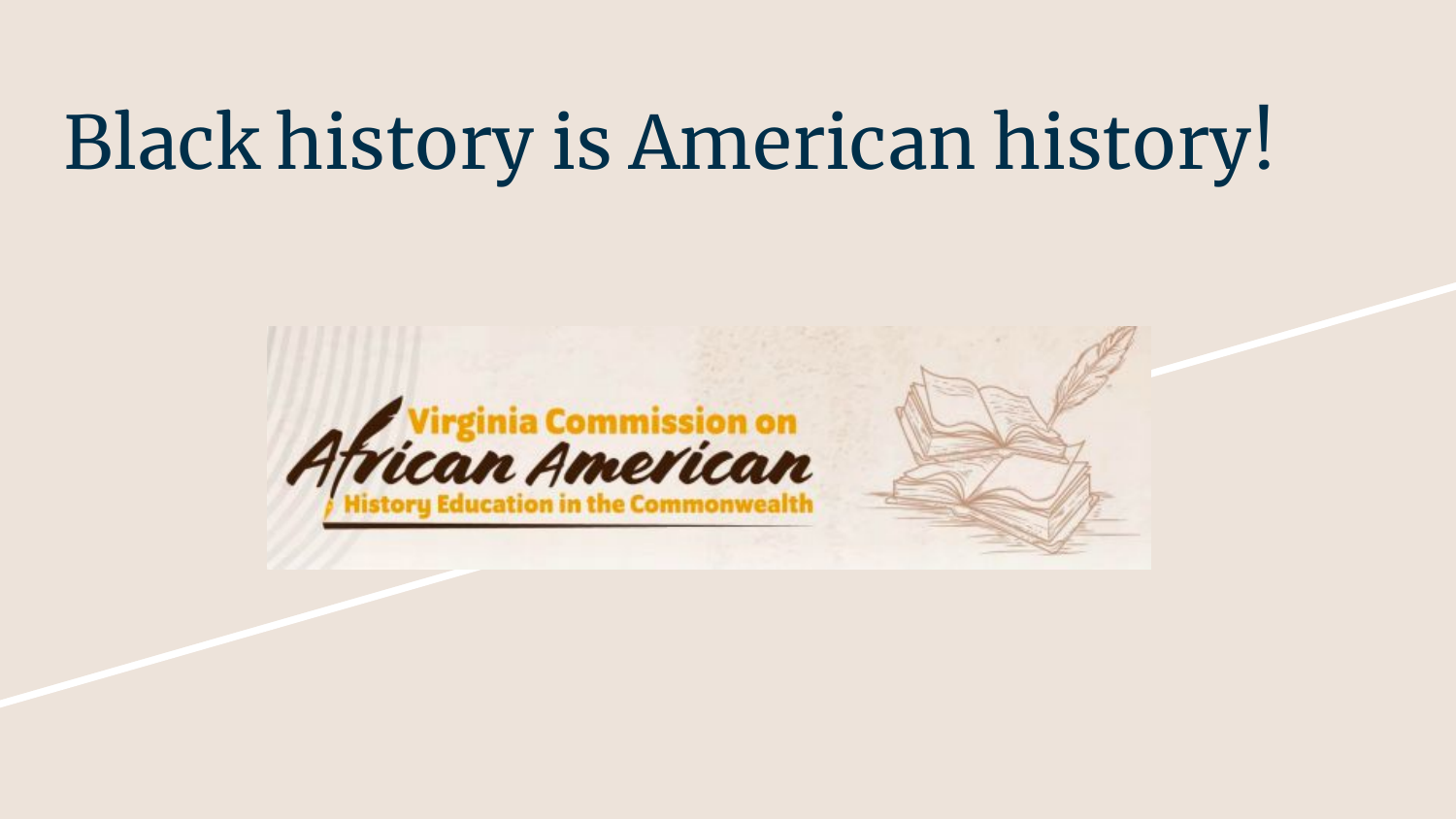### VA Dept of Education

#### [VA African American History Education](https://www.governor.virginia.gov/media/governorvirginiagov/secretary-of-education/pdf/AAHEC-Report-Final_version2.pdf) **[Commission](https://www.governor.virginia.gov/media/governorvirginiagov/secretary-of-education/pdf/AAHEC-Report-Final_version2.pdf)**

- Final report published August 2020

High School

- New African American History class added this year

| <b>Social Studies Curriculum</b> | VS.7c | Varied roles of American Indians,<br>whites, enslaved African Americans,<br>and free African Americans during the<br>Civil War<br>• Many enslaved African Americans<br>sought freedom by following the<br>Union Army, where many found<br>work.<br>• Clara Barton, a Civil War nurse,<br>created the American Red Cross. | Varied experiences roles of American Indians, whites,<br>enslaved African Americans, and free African<br>Americans during the Civil War<br>• Many enslaved African Americans sought freedom by<br>following the Union Army, where many found work.<br>African American soldiers were paid less than white<br>soldiers.<br>• Clara Barton, a Civil War nurse, created the American<br>Red Cross. Harriet Tubman, an abolitionist and political<br>activist, and conductor on the Underground Railroad.<br>Elizabeth Van Lew, a Virginia abolitionist and spy for<br>the Union Army. Mary Bowser was an African<br>American Union spy.<br>• Robert Smalls, an African American sailor and later a<br>Union naval captain, was highly honored for his feats of<br>bravery and heroism. He was elected to the United<br>States House of Representatives after the war. |
|----------------------------------|-------|--------------------------------------------------------------------------------------------------------------------------------------------------------------------------------------------------------------------------------------------------------------------------------------------------------------------------|--------------------------------------------------------------------------------------------------------------------------------------------------------------------------------------------------------------------------------------------------------------------------------------------------------------------------------------------------------------------------------------------------------------------------------------------------------------------------------------------------------------------------------------------------------------------------------------------------------------------------------------------------------------------------------------------------------------------------------------------------------------------------------------------------------------------------------------------------------------------|
|----------------------------------|-------|--------------------------------------------------------------------------------------------------------------------------------------------------------------------------------------------------------------------------------------------------------------------------------------------------------------------------|--------------------------------------------------------------------------------------------------------------------------------------------------------------------------------------------------------------------------------------------------------------------------------------------------------------------------------------------------------------------------------------------------------------------------------------------------------------------------------------------------------------------------------------------------------------------------------------------------------------------------------------------------------------------------------------------------------------------------------------------------------------------------------------------------------------------------------------------------------------------|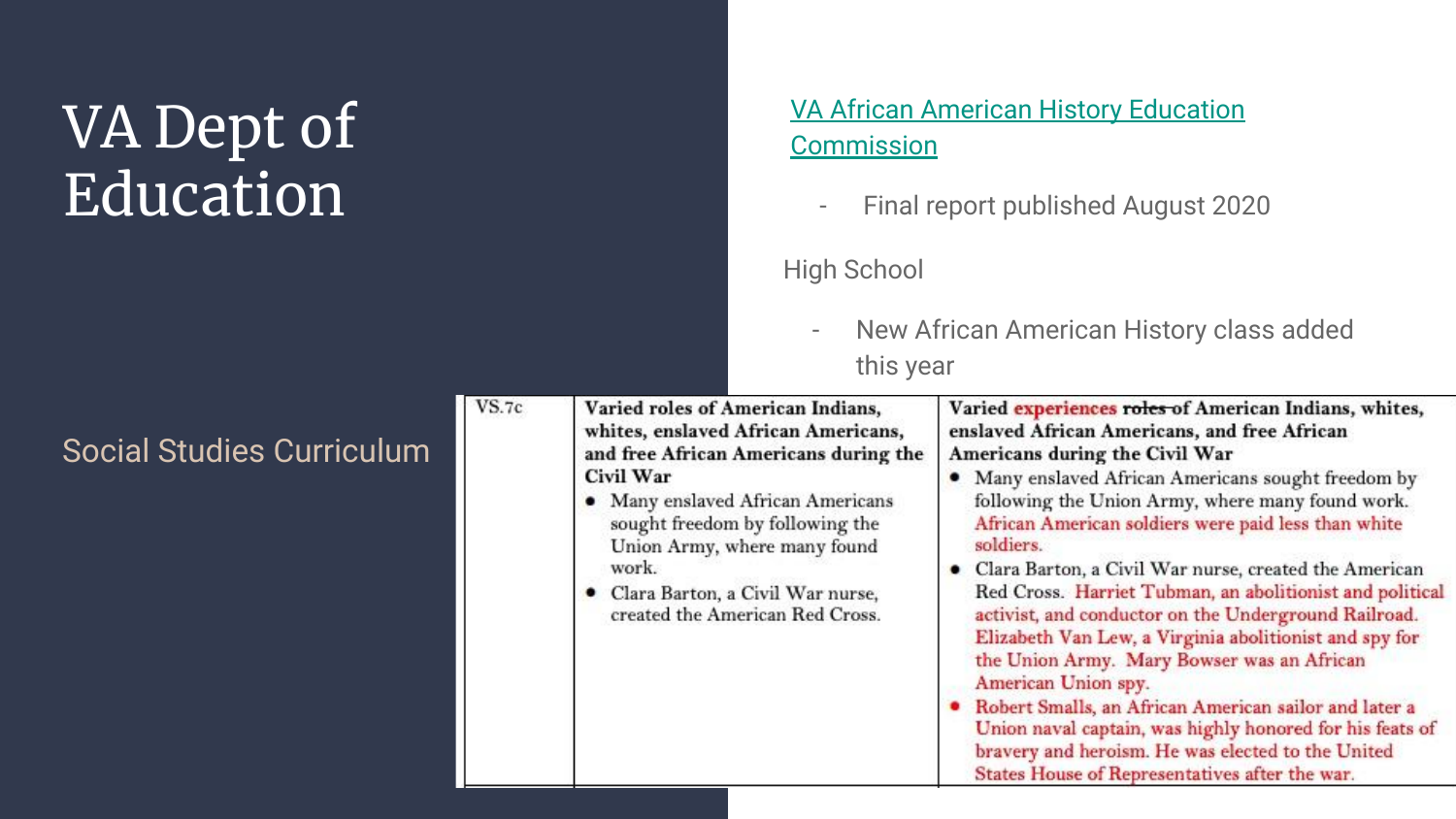"If we are going to begin to truly right the wrongs of our four centuries of history, if we are going to turn the light of truth upon them, we have to start with ourselves. For too long, the burden has been on individuals and communities of color to lead these discussions. But if more of us have these hard conversations, and truly listen and learn from them, we'll be better able to shine that light of truth."

-Governor Northam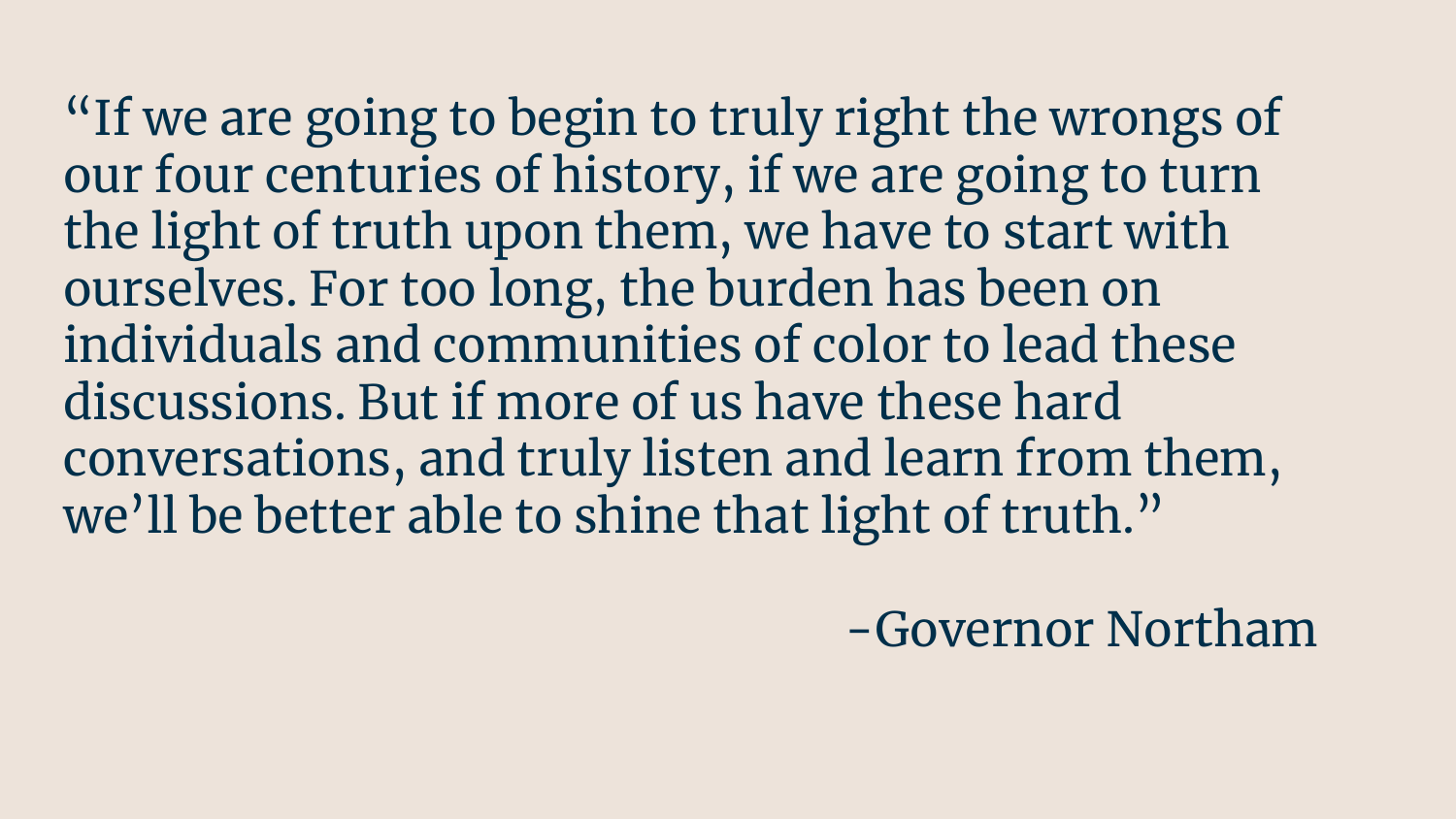# Who Am I?

# Racial Identity Development

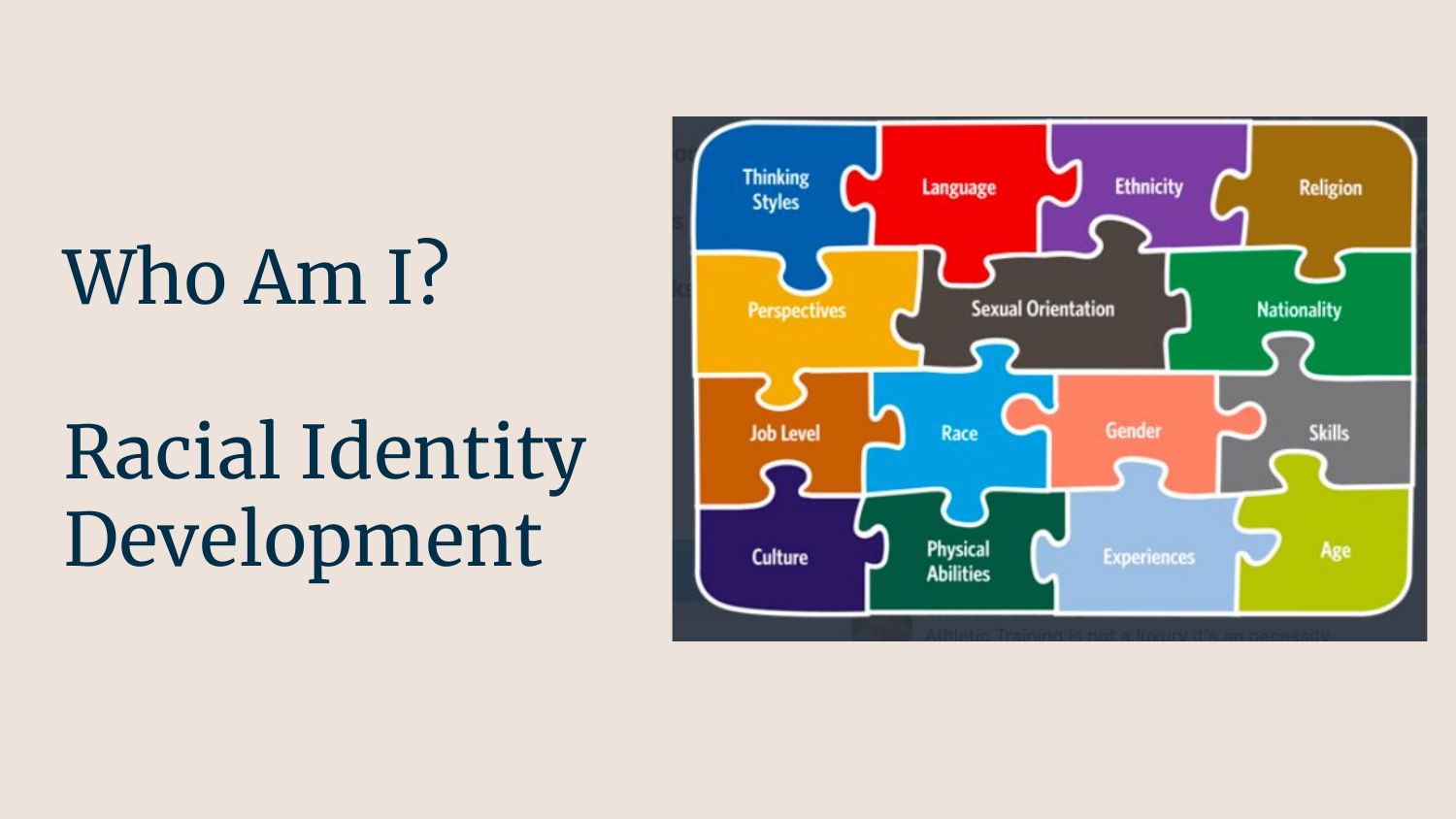## When were you first aware of race?

## How, if ever, did any adult give you help understanding racial differences?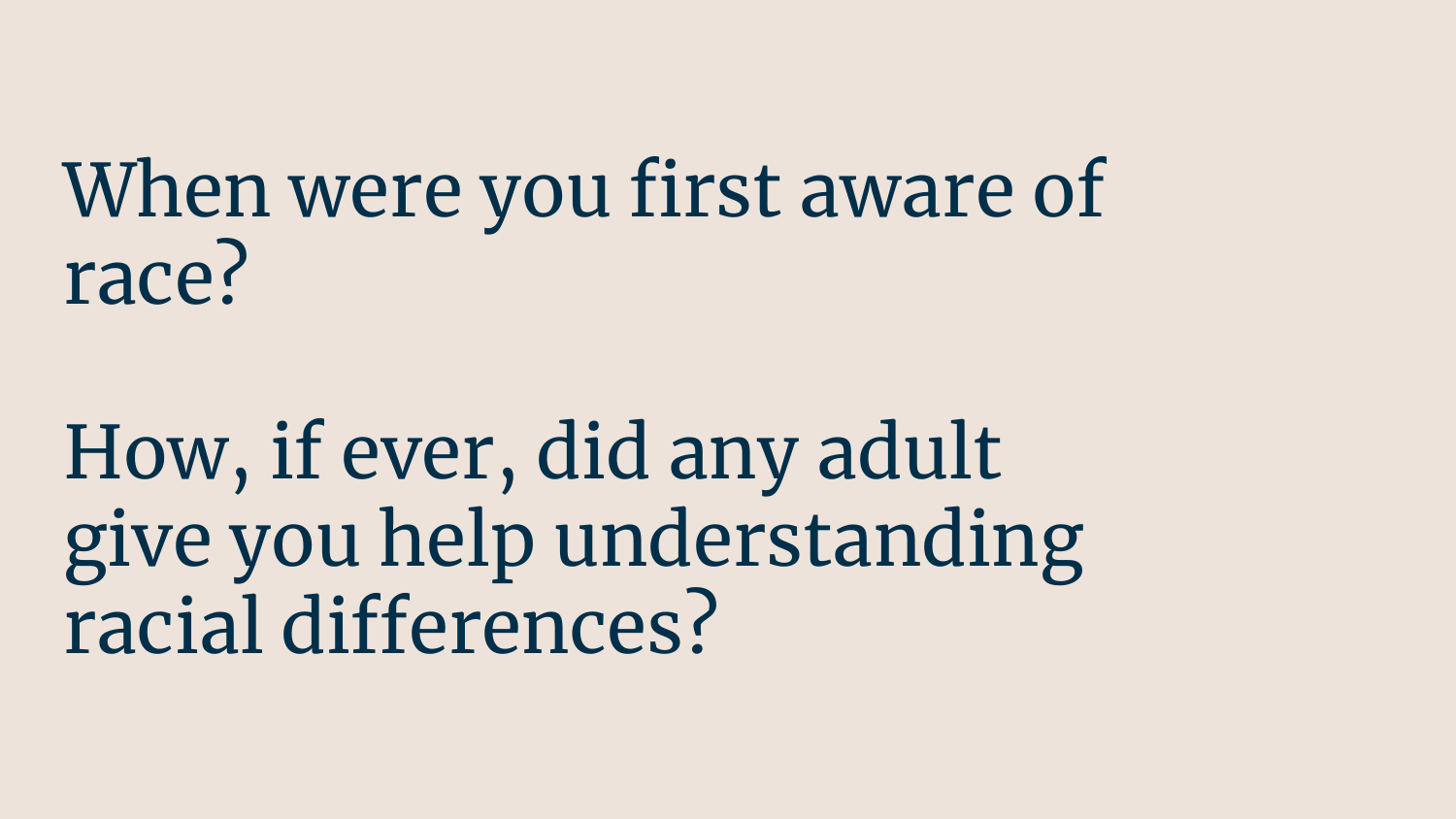## [Racial Identity](https://ready.web.unc.edu/wp-content/uploads/sites/16627/2019/01/SUMMARY-OF-RACIAL-AND-ETHNIC-IDENTITY-MODELS.pdf)

Stages

- Beginning to explore racial identity since race is a social construct
	- **- What messages does society give about being white adolescents? bi-racial/multi-racial adolescents? Black adolescents? Latinx adolescents? Asian adolescents?**

- Be a race-conscious parent
	- **[Twelve Talks](https://www.twelvetalks.com/identity)**
	- Talking About Race | WHY ARE ALL THE<br>
	of African American | **BLACK KIDS** of African American **H**

**NATIONAL RESTSE** the sensitive work chose the rocial barriers that ivide us in so mony great of life." - Jonathan Kaz **SITTING TOGETHER** IN THE CAFETERIA?